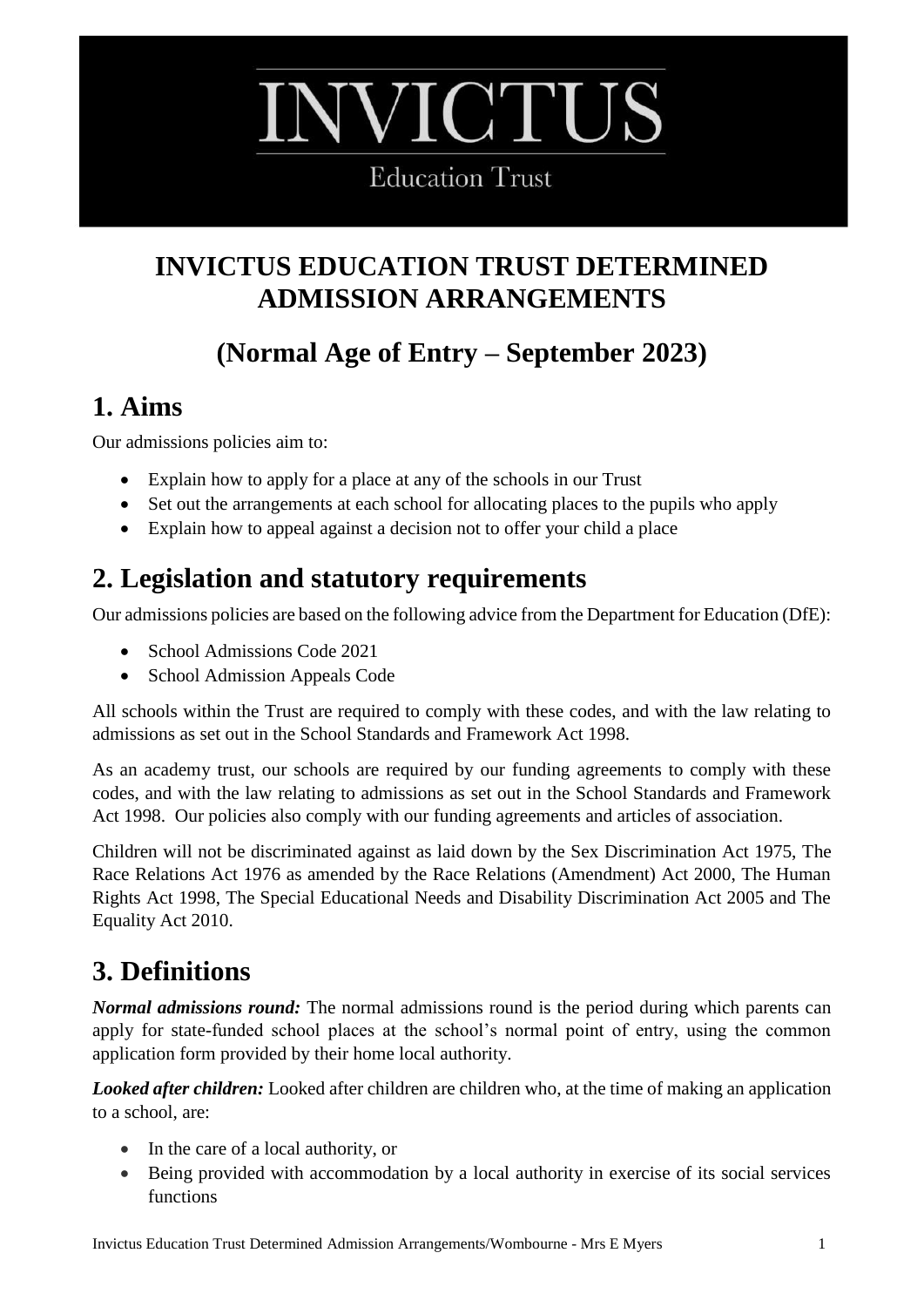*Previously looked after children:* Previously looked after children are children who were looked after, but ceased to be so because they:

- Were adopted under the Adoption Act 1976 or the Adoption and Children Act 2002, or
- Became subject to a child arrangements order, or
- Became subject to a special guardianship order

This includes children who appear to have been in state care outside of England and have ceased to be in state care due to being adopted.

*Compulsory school age:* A child reaches compulsory school age on the prescribed day following his or her fifth birthday (or on his or her fifth birthday if it falls on a prescribed day). The prescribed days are 31 December, 31 March and 31 August.

*Siblings:* A sibling is defined as a brother/sister, half-brother/sister (where the children share one common parent), step-brother/step-sister living at the same address and adopted or fostered children living at the same home address.

*Home address:* The home address is considered to be the child's (along with their parent(s)) genuine principal place of residence at the time of the allocation of places i.e. where they are normally and regularly living.

If a child is resident with friends or relatives (for reasons other than guardianship), the friend or relative's address will not be considered for allocation purposes.

Where parents have shared responsibility for a child, and the child lives with both parents for part of the school week, then the home address will be determined as the address where the child lives for the majority of the school week. Parents will be required to provide documentary evidence to support the address they wish to be considered for allocation purposes. At least one item of proof must demonstrate where the child lives.

#### **4. How to apply**

For applications in the normal admissions round you should use the application form provided by your home local authority (regardless of which local authority the schools are in). You can use this form to express your preference for a minimum of three state-funded schools, in rank order.

If applicants are required to fill in a supplementary information form for any of our schools, this will be specified. Supplementary information forms can be found within this policy.

You will receive an offer for a school place directly from your local authority.

## **5. Allocation of places**

Within the admissions arrangements for each of our schools the following information is specified:

- Admission number
- Entry requirements for selective places or banding, where applicable
- Oversubscription criteria
- Tie break
- Waiting lists
- Children below compulsory school age, where applicable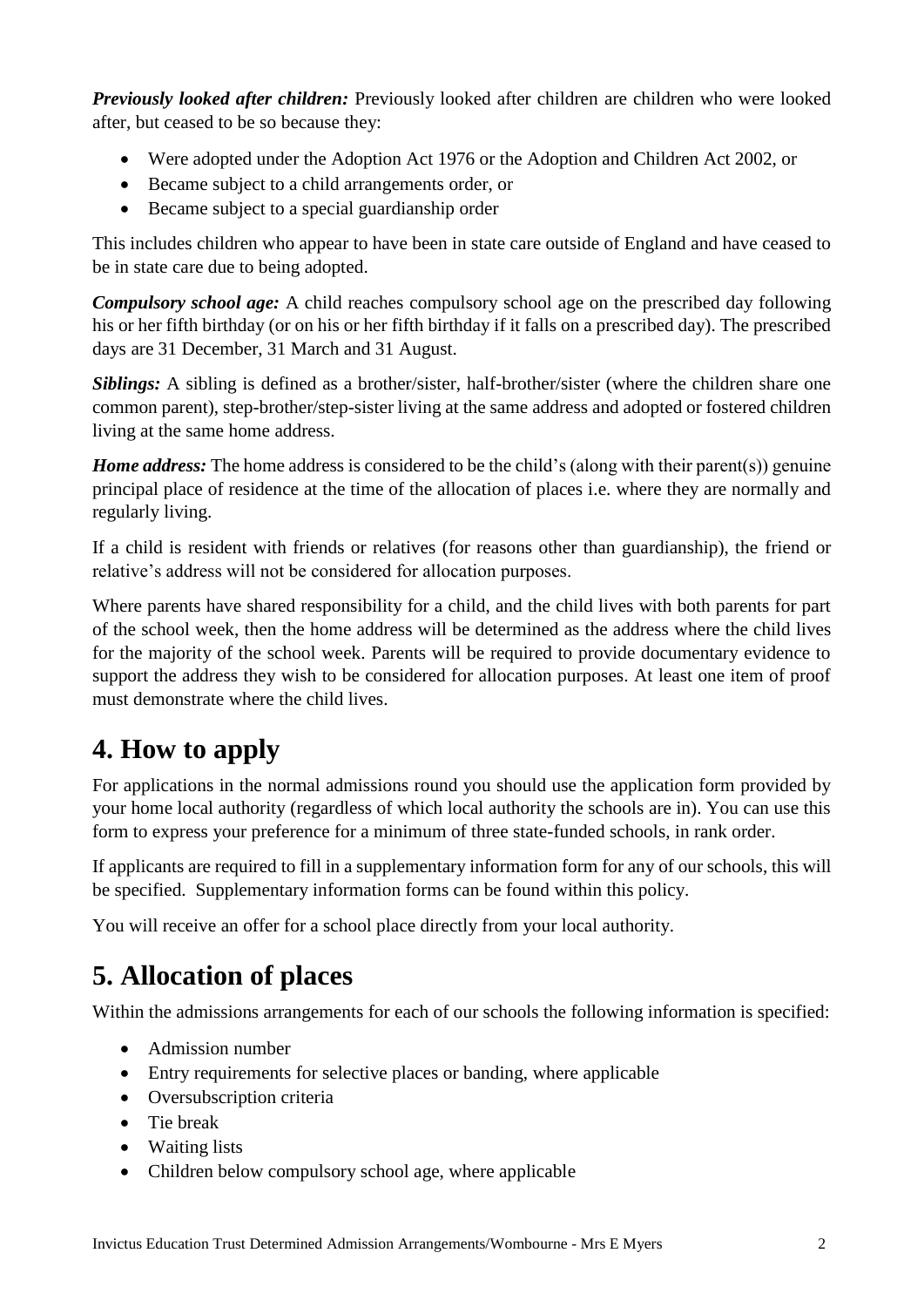# **6. Late applications**

Preferences that are received after the closing date will only be considered after applications that were received within the deadline have been dealt with.

There will, however, be exceptional circumstances in which a late application will be considered alongside those applications that were made within the deadline.

In each circumstance supportive documentary evidence must be provided by the parent/carer at the time of application.

## **7. Requests for admission outside of the normal age group**

Parents are entitled to request a place for their child outside of their normal age group.

Decisions on requests for admission outside the normal age group will be made on the basis of the circumstances of each case and in the best interests of the child concerned. In accordance with the School Admissions Code, this will include taking account of:

- Parents' views
- Information about the child's academic, social and emotional development
- Where relevant, their medical history and the views of a medical professional
- Whether they have previously been educated out of their normal age group
- Whether they may naturally have fallen into a lower age group if it were not for being born prematurely
- The headteacher's views

Wherever possible, requests for admission outside a child's normal age group will be processed as part of the main admissions round. They will be considered on the basis of the admission arrangements laid out in this policy, including the oversubscription criteria. Applications will not be treated as a lower priority if parents have made a request for a child to be admitted outside the normal age group.

Parents will always be informed of the reasons for any decision on the year group a child should be admitted to. Parents do not have a right to appeal if they are offered a place at the school but it is not in their preferred age group.

# **8. Appeals**

If your child's application for a place is unsuccessful, you will be informed why admission was refused and given information about the process for hearing appeals. The letter you will receive will advise how to appeal against the decision.

Further information on how to appeal and the appeals timetable will be published by 28 February 2023 on each school website.

#### **9. In-year admissions**

Parents can apply for a place for their child at any time outside the normal admissions round. As is the case in the normal admissions round, all children whose Education, Health and Care Plan (EHCP) plans name the school will be admitted. Likewise, if there are spaces available in the year group you are applying for, your child will be offered a place.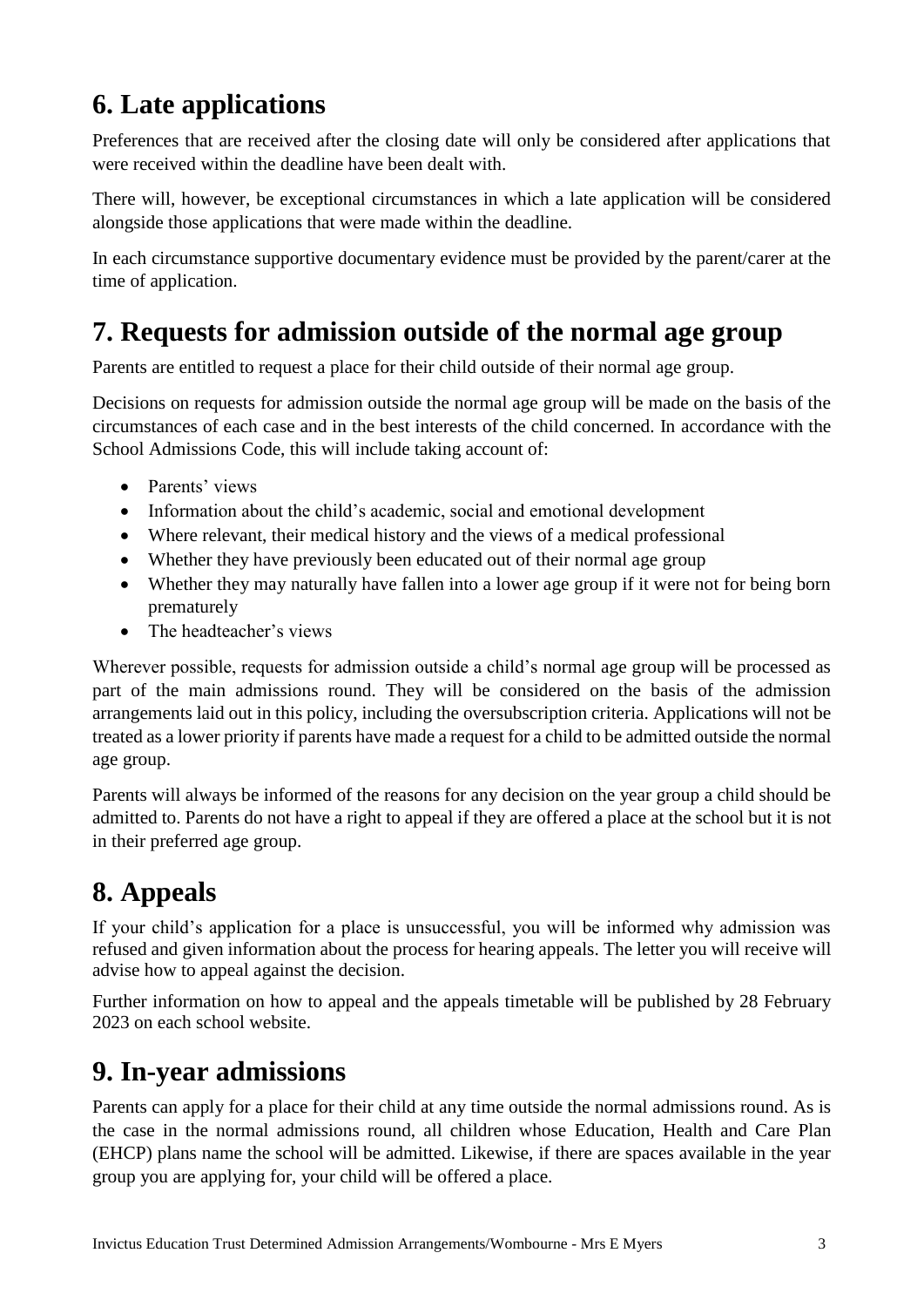If there are no spaces available at the time of your application, your child's name will be added to a waiting list for the relevant year group. When a space becomes available, it will be filled by one of the pupils on the waiting list in accordance with the oversubscription criteria. Priority will not be given to children on the basis that they have been on the waiting list the longest.

Applications for in-year admissions are co-ordinated by the local authority in all of our schools.

## **10. Repeat applications**

It is not the Trust's policy to consider repeat applications in the same academic year unless there have been significant and material changes in the circumstances of the applicant.

# **11. Challenging behaviour**

We will not refuse to admit a child to any of our schools on behavioural grounds in the normal admissions round or at any point in the normal year of entry. We may refuse admission in certain cases where the specific criteria listed in the School Admissions Code (paragraph 3.8) apply, i.e. where section 87 of the School Standards and Framework Act 1998 is engaged.

We may refuse admission for an in-year applicant for a year group that isn't the normal point of entry, only in such a case that we have good reason to believe that the child may display challenging behaviour that may adversely affect the provision we can offer. In this case, we will refer these pupils to the Fair Access Protocol. We will not refuse admission on these grounds to looked after children, previously looked after children and children with EHC plans listing the school.

## **12. Fair Access Protocol**

Each school within the Trust participates in the relevant local authority Fair Access Protocol. This helps ensure that all children, including those who are unplaced and vulnerable, or having difficulty in securing a school place in-year, get access to a school place as quickly as possible.

# **13. Monitoring arrangements**

This policy will be reviewed and approved by the Board of Trustees every year.

Whenever changes to admission arrangements are proposed (except where the change is an increase to the agreed admission number or to give effect to a mandatory change), the Trust Board will publicly consult on these changes. If nothing changes, it will publicly consult on the school's admission arrangements at least once every 7 years.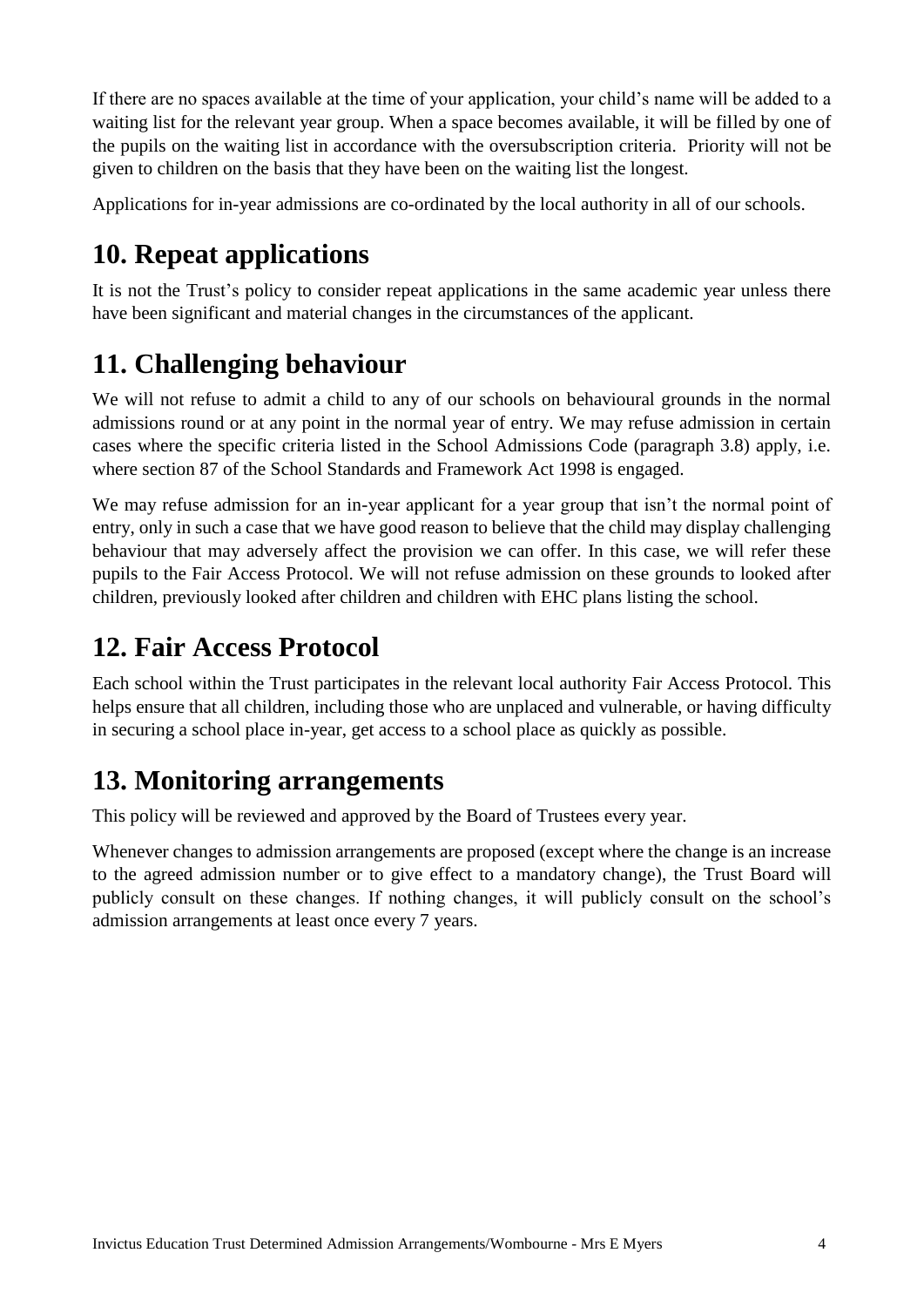

#### **Admission number**

The published admission number (PAN) for Year 7 at Wombourne High School is 192.

In addition, Wombourne High School has sixth form places (Years 12 and 13) allocated at Invictus Sixth. Further information on PAN, oversubscription criteria and application can be found on pages 21 to 22.

#### **Entry requirements for selective places or banding**

Wombourne High School does not use a selective policy based on aptitude or academic achievement.

#### **Oversubscription criteria**

The following criteria will be used to allocate Year 7 places at Wombourne High School when oversubscribed, i.e. we receive more applications than spaces available:

- **a. First priority for admission** shall be given to relevant looked after children or children who were previously looked after but immediately after being looked after became subject to an adoption, residence, or special guardianship order;
- **b. Second priority for admission** shall be given to children who satisfy both of the following tests:

**Test 1**: the child is distinguished from the great majority of applicants either on their own medical grounds or by other exceptional circumstances.

*Medical grounds must be supported by a medical report (obtained by the applicant and provided at the point of application). This report must clearly justify, for health reasons only, why it is better for the child's health to attend the School rather than any other school.*

*Exceptional circumstances must relate to the School and the individual child, i.e. the circumstances of the child, not the economic or social circumstances of the parent/carer. It should be supported by a professional report (obtained by the applicant and provided at the point of application), e.g. social worker. This report must clearly justify why it is better for the child to attend the School rather than any other school.*

**Test 2**: the child would suffer hardship if they were unable to attend the School.

*Hardship means severe suffering of any kind, not merely difficulty or inconvenience, which is likely to be experienced as a result of the child attending a different school. Applicants must provide detailed information about both the type and severity of any likely hardship at the time of application.*